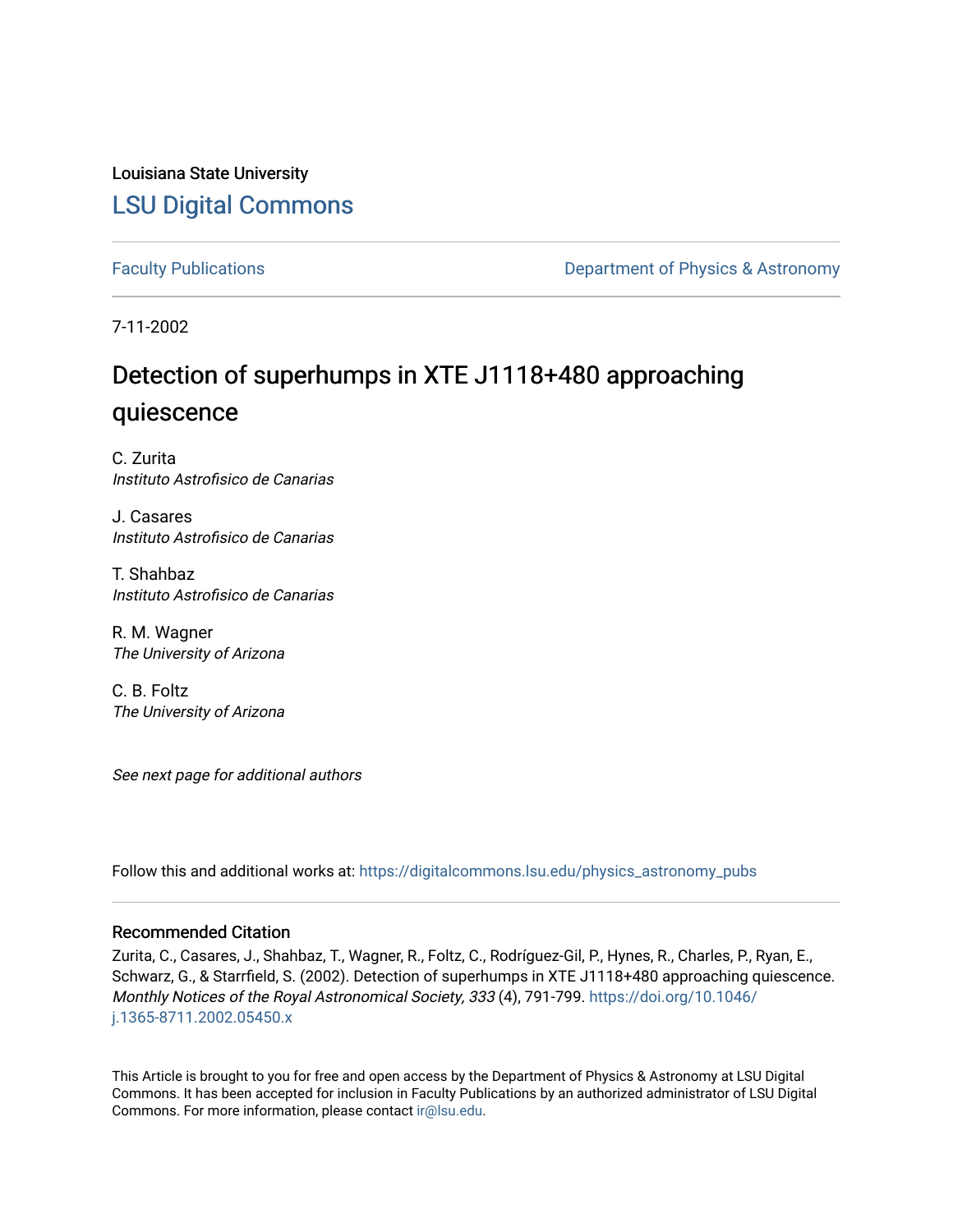# Authors

C. Zurita, J. Casares, T. Shahbaz, R. M. Wagner, C. B. Foltz, P. Rodríguez-Gil, R. I. Hynes, P. A. Charles, E. Ryan, G. Schwarz, and S. G. Starrfield

This article is available at LSU Digital Commons: [https://digitalcommons.lsu.edu/physics\\_astronomy\\_pubs/2652](https://digitalcommons.lsu.edu/physics_astronomy_pubs/2652)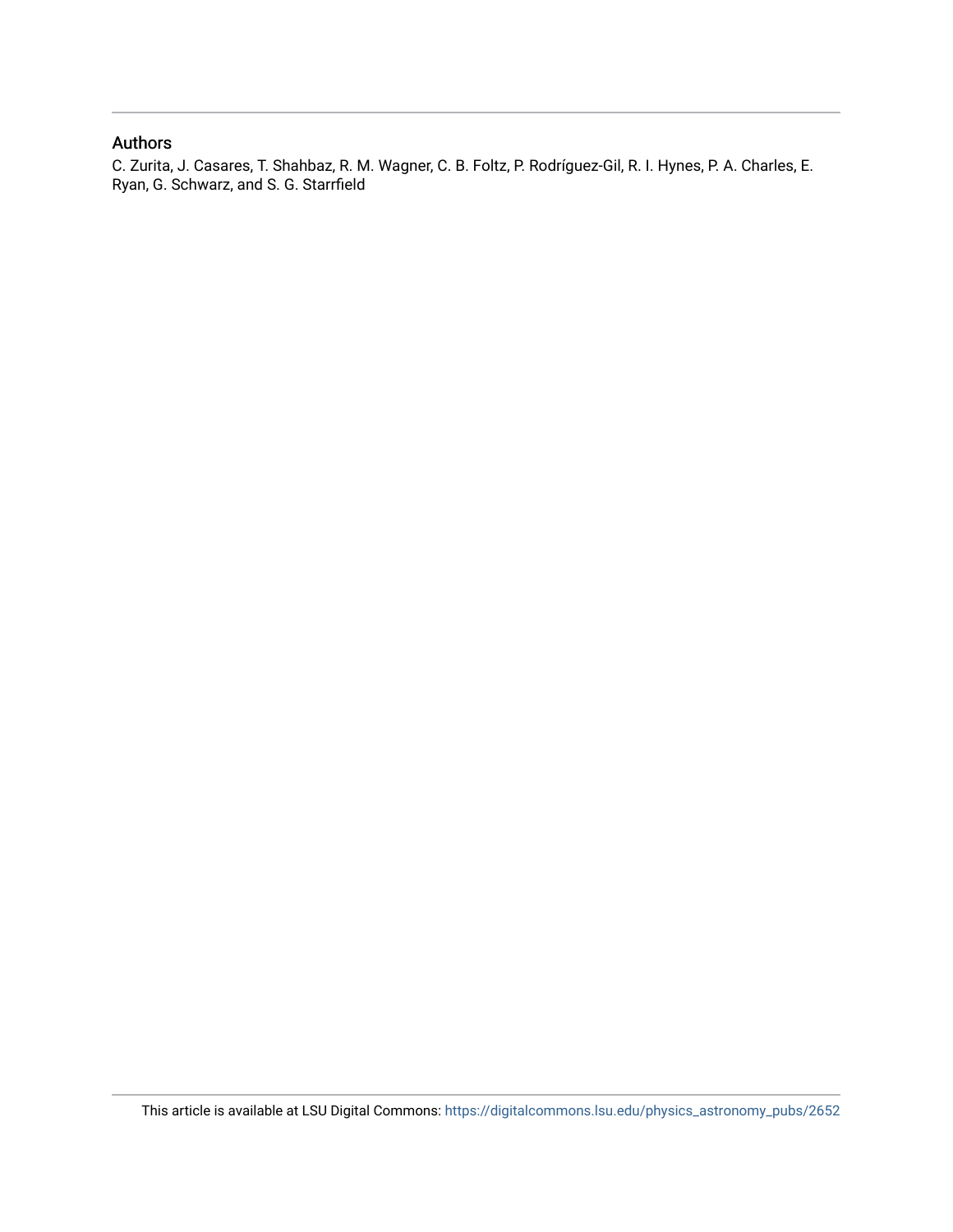# Detection of superhumps in  $XTE$  J1118+480 approaching quiescence

C. Zurita,<sup>1\*</sup> J. Casares,<sup>1</sup> T. Shahbaz,<sup>1</sup> R. M. Wagner,<sup>2</sup> C. B. Foltz,<sup>3</sup> P. Rodríguez-Gil,<sup>1</sup> R. I. Hynes,  $^{4}$  P. A. Charles,  $^{4}$  E. Ryan,  $^{5}$  G. Schwarz<sup>5</sup> and S. G. Starrfield<sup>6</sup>

<sup>1</sup>Instituto de Astrofísica de Canarias, E-38200 La Laguna, Tenerife, Spain

<sup>2</sup>Large Binocular Telescope Observatory, University of Arizona, Tucson, Arizona, USA

<sup>3</sup>MMT Observatory, University of Arizona, Tucson, Arizona, USA

<sup>4</sup>Department of Physics & Astronomy, University of Southampton, Southampton SO17 1BJ

<sup>6</sup>Department of Physics & Astronomy, Arizona State University, Tempe, Arizona, USA

Accepted 2002 February 20. Received 2002 February 14; in original form 2001 October 15

#### ABSTRACT

We present the results of our monitoring of the halo black hole soft X-ray transient (SXT) XTE  $J1118+480$  during its decline to quiescence. The system has decayed 0.5 mag from 2000 December to its present near-quiescent level at  $R \approx 18.65$  (2001 June). The ellipsoidal light curve is distorted by an additional modulation that we interpret as a superhump of  $P_{\rm sh} = 0.17049(1)$ d i.e. 0.3 per cent longer than the orbital period. This implies a disc precession period  $P_{\text{prec}} \sim 52$  d. After correcting the average phase-folded light curve for veiling, the amplitude difference between the minima suggests that the binary inclination angle lies in the range  $i = 71-82^{\circ}$ . However, we urge caution in the interpretation of these values because of residual systematic contamination of the ellipsoidal light curve by the complex form of the superhump modulation. The orbital-mean  $H\alpha$  profiles exhibit clear velocity variations with  $\sim$  500 km s<sup>-1</sup> amplitude. We interpret this as the first spectroscopic evidence of an eccentric precessing disc.

Key words: accretion, accretion discs – binaries: close – stars: individual: XTE J1118+480 – X-rays: stars.

#### 1 INTRODUCTION

XTE J1118 $+480$  is an important soft X-ray transient (SXT) for a number of reasons. It is at high galactic latitude  $(b = 62.3^{\circ})$  which makes it the first halo black hole binary, since it must be at  $\simeq$  1 kpc above the galactic plane (Wagner et al. 2001; Mirabel et al. 2001). The low interstellar absorption allows for detailed multiwavelength studies during outburst. The energy distribution from IR to UV is consistent with a combination of an optically thick disc plus synchrotron emission, whereas the EUV to X-ray spectrum is reminiscent of the low (hard) state of SXTs (Hynes et al. 2000). Since  $L_x/L_{opt} \approx 5$  compared with typically 500 for galactic lowmass X-ray binaries (LMXBs), it has been suggested that it may be an accretion disc corona (ADC) source seen at high inclination (Garcia et al. 2000). However, the detection of X-ray, UV and optical QPOs at 0.08 Hz suggest that the inner disc is directly visible. The UV variability lags the X-rays by  $1-2s$ , consistent with reprocessing in the accretion disc (Haswell et al. 2000). The optical rise to outburst preceded the X-ray rise by  $\sim$  10 d which allowed the size of the advective corona to be constrained to  $\sim$  1.2  $\times$  10<sup>4</sup> Schwarzschild radii (Wren et al. 2001). The radial

velocity curve of the companion star and the large mass function  $(6.1 \pm 0.3 \text{ M}_\odot)$  demonstrates that XTE J1118+480 contains a black hole (McClintock et al. 2001; Wagner et al. 2001). Finally, the rotational velocity of the companion star implies a mass ratio of  $q = 0.037 \pm 0.007$  (Orosz 2001).

Optical superhumps were observed during the outburst, changing shape and period (Uemura et al. 2000a). Superhumps are optical modulations first discovered in dwarf novae superoutbursts with a period a few per cent longer than the orbital period and a non-sinusoidal shape. Since then, this phenomenon has been seen in decaying novae, AM CVn systems and nova-like variables. Both the amplitude and shape of the superhump modulation change while the outburst declines. The most promising models in explaining the superhump behaviour assume that the accretion disc expands, owing to the action of viscosity, to the 3:1 resonance radius and the eccentric disc is then forced to precess by perturbations from the secondary (e.g. Whitehurst & King 1991). Superhump light curves can be explained by changes in the disc luminosity associated with the periodic deformation of the disc shape (e.g. Simpson & Wood 1998). Since the resonance is only possible for small mass ratios, superhumps should also appear in SXTs, as has been confirmed by O'Donoghue & Charles (1996). \*E-mail: czurita@ll.iac.es **Furthermore the strongest resonance (2:1) requires very extreme** PE-mail: czurita@ll.iac.es

<sup>5</sup> Steward Observatory, University of Arizona, Tucson, Arizona, USA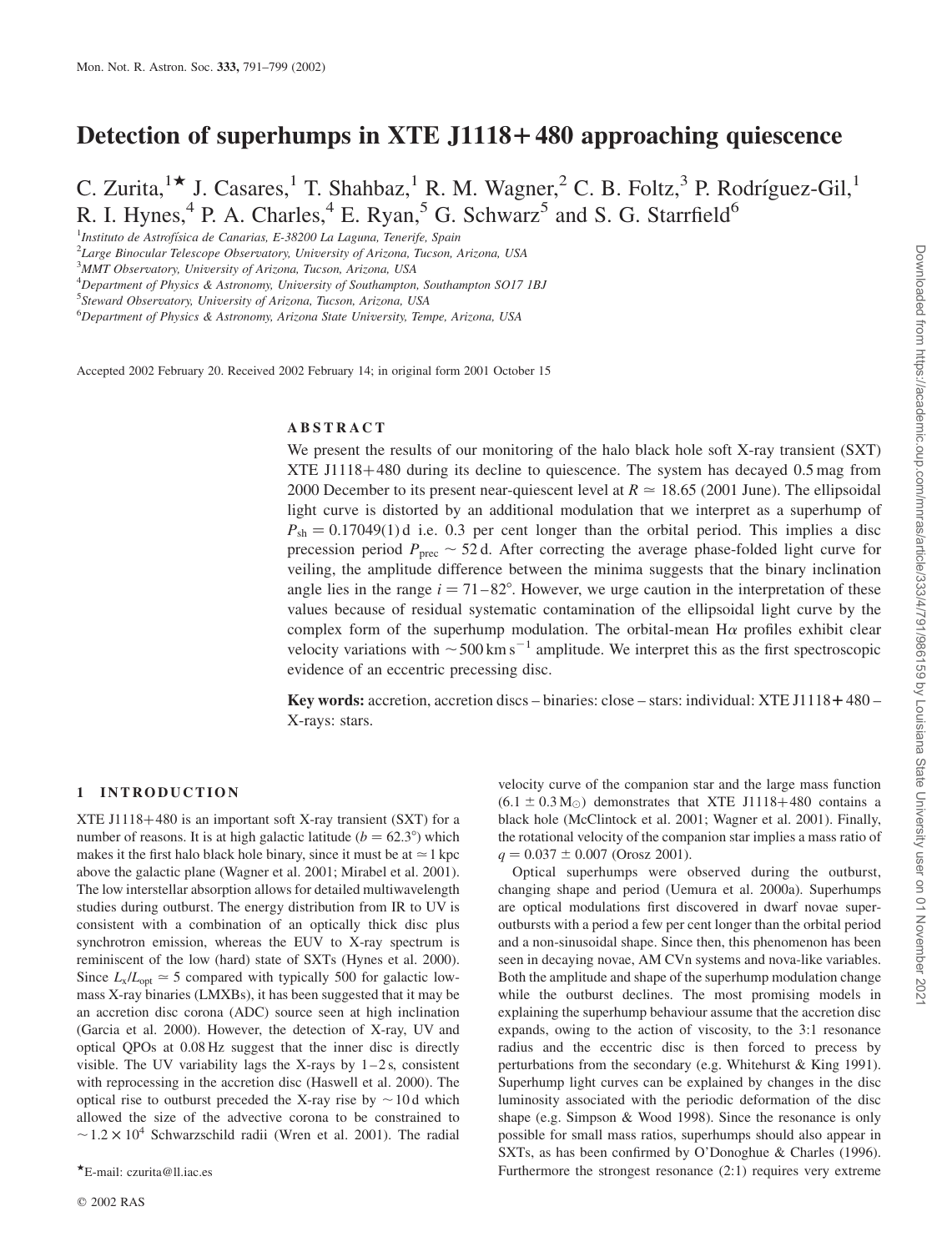Table 1. Log of photometric observations.

|             |                   |              | Exposure time | Coverage   |
|-------------|-------------------|--------------|---------------|------------|
| Night       | Telescope         | Filter       | (s)           | (cycles)   |
| 2000 Dec 13 | IAC80             | R            | 600           | 0.97       |
| 2000 Dec 14 | IAC80             | $\mathbb{R}$ | 600           | 1.01       |
| 2000 Dec 28 | IAC80             | R            | 600           | 1.22       |
| 2001 Jan 09 | IAC80             | R            | 600           | 0.50       |
| 2001 Jan 11 | IAC80             | $\mathbb{R}$ | 600           | 0.97       |
| 2001 Jan 19 | IAC80             | R            | 600           | 0.80       |
| 2001 Jan 27 | IAC80             | $\mathbb{R}$ | 600           | 0.93       |
| 2001 Jan 31 | IAC80             | $\mathbb{R}$ | 600           | 1.89       |
| 2001 Feb 01 | IAC80             | R            | 600           | 1.76       |
| 2001 Feb 02 | IAC80             | R            | 1200          | 1.58       |
| 2001 Feb 03 | IAC80             | R            | 900           | 1.76       |
| 2001 Feb 04 | IAC80             | $\mathbb{R}$ | 600           | 1.35       |
| 2001 Feb 24 | IAC80             | R            | 600           | 1.01       |
| 2001 Feb 27 | IAC80             | R            | 600           | 0.34       |
| 2001 Mar 07 | IAC80             | $\mathbb{R}$ | 1200          | 1.16       |
| 2001 Mar 08 | IAC80             | R            | 600           | 1.01       |
| 2001 Mar 09 | IAC <sub>80</sub> | $\mathbb{R}$ | 600           | 0.97       |
| 2001 Mar 10 | IAC80             | R            | 600           | 1.08       |
| 2001 Mar 11 | IAC80             | R            | 600           | 1.76       |
| 2001 Mar 18 | Kuiper            | I            | 300           | 1.50       |
| 2001 Mar 19 | Kuiper            | I            | 300           | 1.69       |
| 2001 Mar 20 | Kuiper            | I            | 300           | 1.37       |
| 2001 Mar 21 | Kuiper            | I            | 300           | 1.69       |
| 2001 Mar 25 | IAC80             | $\mathbb{R}$ | 600           | 1.87       |
| 2001 Mar 26 | IAC80             | R            | 600           | 1.64       |
| 2001 Mar 28 | IAC80             | R            | 600           | 1.91       |
| 2001 Apr 01 | NOT               | R            | 30            | 2.02       |
| 2001 Apr 02 | <b>NOT</b>        | R            | 60            | 1.34       |
| 2001 Apr 04 | IAC80             | R            | 600           | 1.01       |
| 2001 Apr 05 | OGS               | $\mathbb{R}$ | 300           | 0.83       |
| 2001 Apr 06 | <b>OGS</b>        | R            | 300           | 1.68       |
| 2001 Apr 07 | <b>OGS</b>        | I            | 300           | 1.76       |
| 2001 Apr 08 | <b>OGS</b>        | R            | 300           | 2.23       |
| 2001 Apr 09 | OGS, IAC80        | R, I         | 420, 420      | 1.85, 1.75 |
| 2001 Apr 10 | OGS, IAC80        | R, I         | 420, 600      | 2.00, 1.60 |
| 2001 Apr 11 | IAC80             | R            | 600           | 1.83       |
| 2001 Apr 12 | IAC80             | R            | 600           | 1.60       |
| 2001 Apr 13 | IAC80, MGHT       | R, R         | 600, 300      | 1.90, 1.59 |
| 2001 Apr 14 | MGHT              | R            | 300           | 1.26       |
| 2001 Apr 15 | MGHT              | R            | 300           | 0.89       |
| 2001 Apr 16 | <b>MGHT</b>       | R            | 300           | 1.72       |
| 2001 Apr 17 | MGHT              | R            | 300           | 1.69       |
| 2001 Apr 20 | <b>JKT</b>        | R            | $90 - 120$    | 0.50       |
| 2001 Apr 22 | JKT               | R            | 90            | 1.86       |
| 2001 Apr 23 | JKT               | R            | 600           | 0.27       |
| 2001 Apr 24 | <b>JKT</b>        | R            | $90 - 600$    | 1.77       |
| 2001 Apr 25 | JKT               | R            | $90 - 180$    | 1.21       |
| 2001 Apr 27 | <b>JKT</b>        | R            | 180           | 1.12       |
| 2001 Apr 28 | <b>JKT</b>        | R            | 300           | 1.70       |
| 2001 May 29 | IAC80             | R            | 600           | 0.88       |
| 2001 May 30 | IAC80             | R            | 1200          | 0.91       |
| 2001 Jun 12 | <b>OGS</b>        | R            | 600           | 0.64       |
| 2001 Jun 26 | IAC80             | $\mathbb{R}$ | 600           | 0.25       |

mass ratios ( $q \le 0.025$ ), which might be reached in some SXTs such as  $J1118+480$ , as we will discuss here.

In this paper we present the detection of superhumps in XTE J1118+480 when the system was approaching the quiescent state. This discovery provides the first solid evidence of a precessing disc in a SXT near quiescence. Superhumps in dwarf novae were traditionally thought never to be present in quiescence but recent observations (Patterson et al. 1995) have shown that superhumps can indeed persist into quiescence after a superoutburst has ended. The case of XTE J1118 $+480$  may be analogous behaviour in the SXTs. A preliminary analysis of these data was reported in Casares et al. (2001).

#### 2 OBSERVATIONS AND DATA REDUCTION

#### 2.1 Photometry

 $J1118+480$  was observed for a total of 53 nights in the period December 2000–2001 June, during the time when the system was approaching quiescence, mainly in the  $R$  band with six different telescopes.

(i) The 0.82-m (IAC80) and the 1-m Optical Ground Station (OGS) telescopes, equipped with identical Thomson CCD cameras and using exposure times ranging from 300 to 1200 s, at Observatorio del Teide (Tenerife). The IAC80 and OGS were operated simultaneously for two whole nights in order to obtain R–I colour information.

(ii) The 2.5-m Nordic Optical Telescope (NOT) and the 1-m Jacobus Kapteyn Telescope (JKT) at Observatorio del Roque de los Muchachos (La Palma). The data at the NOT, which have the best time resolution, were taken with ALFOSC with exposure times of 30 and 60 s. At the JKT we used exposure times ranging from 90 to 600 s with the SITe2 detector.

(iii) The 1.3-m McGraw-Hill Telescope (MGHT) at the  $MDM<sup>1</sup>$ Observatory (Arizona) and the 1.55-m Kuiper Telescope of the University of Arizona on Mount Lemmon. Photometry in the I band was obtained with the Kuiper using the  $2k \times 2k$  CCD camera  $(2kBigCCD)$  and in the R band with the McGraw-Hill Telescope and  $2k \times 2k$  *Echelle* CCD camera. The exposure time for both sets was 300 s and the seeing was typically  $0.8-1.5$  arcsec.

In all cases we used  $2 \times 2$  pixel binning to improve the readout time. In Table 1 we present a log of the observations.

In total, the target was observed for over 70 orbital cycles. The individual images were de-biased and flat-fielded in the standard way, with the data reduction being performed within IRAF. <sup>2</sup> The instrumental magnitudes were obtained using PSF photometry with the IRAF routine DAOPHOT (Stetson 1987) or optimal photometry (Naylor 1998) using the Starlink PHOTOM package. Differential light curves were constructed relative to a nearby comparison star. Light curves of this comparison star with respect to others were also obtained in order to check for variability from which we estimate that our differential photometry is accurate to  $\sim$  1 per cent in all observations.

#### 2.2 Spectroscopy

We observed  $J1118+480$  using the blue channel CCD spectrograph on the  $6.5$ -m Multiple Mirror Telescope<sup>3</sup> (MMT) at Arizona, on the nights of 2000 November 20 and 30 and 2001 January 4. The seeing was typically 1 arcsec and a 1-arcsec wide slit was employed. Each 1440-s exposure was bracketed by a HeNeAr lamp spectrum which led to a wavelength calibration accurate to  $5-7$  km s<sup> $-1$ </sup> rms. Spectra were also obtained on 2001 January 12, with the ISIS red channel of the 4.2-m William Herschel Telescope (WHT) at Observatorio del Roque de los Muchachos (La Palma). The slit width was 1.5 arcsec and wavelength calibration was

<sup>&</sup>lt;sup>1</sup> The MDM observatory is a joint facility of Dartmouth College, The University of Michigan, Columbia University and the Ohio State University.

<sup>&</sup>lt;sup>2</sup> IRAF is distributed by the National Optical Astronomy Observatories, which is operated by the Association of Universities for Research in Astronomy, Inc., under contract with the National Science Foundation.

<sup>&</sup>lt;sup>3</sup> MMT is operated as a joint facility of the Smithsonian Institution and the University of Arizona by the Multiple Mirror Telescope Observatory.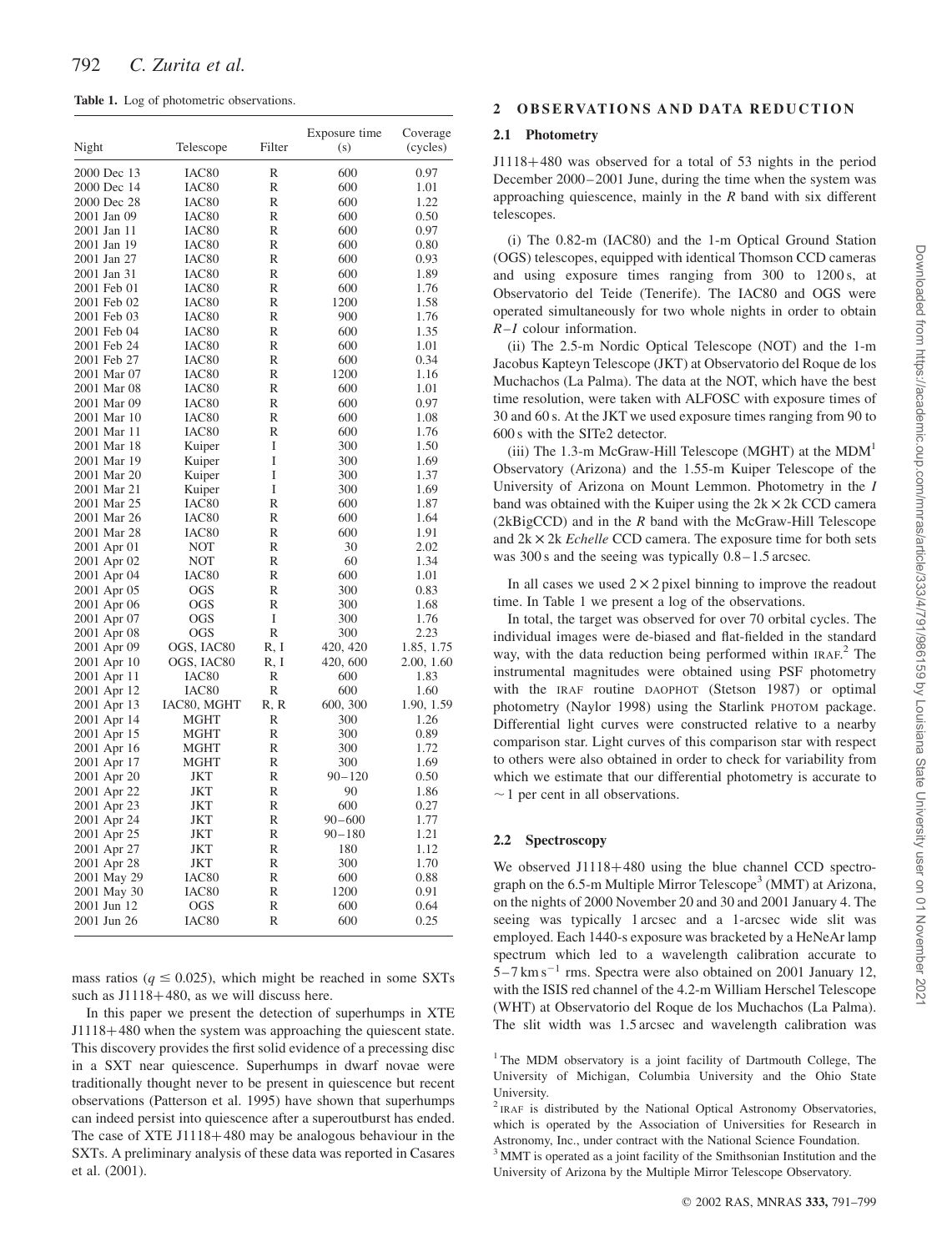checked with respect to night-sky emission lines to be within  $10 \text{ km s}^{-1}$ . Further details of these observations can be found in Wagner et al. (2001). A further 29 spectra were taken on 15 and 16 Apr 2001 with the Steward Observatory 2.3-m Bok Telescope on Kitt Peak equipped with the B&C Spectrograph. A 400 line  $mm^{-1}$ grating and 1.5 arcsec wide entrance slit were employed which yielded spectra covering the spectral region  $4100-7400 \text{ Å}$  at a spectral resolution of  $5.5 \text{ Å}$ . The exposure time was  $1400 \text{ s}$  in typically 1.4 arcsec seeing and photometric conditions. The spectroscopic data set was completed with 49 spectra obtained on 2001 April 27 and 28 on the 4.2-m WHT using the ISIS red arm. A narrow slit (0.8 arcsec) aligned with the parallactic angle and with no comparison star in the slit was used in combination with a  $1200$  line mm<sup>-1</sup> grating. The wavelength calibration derived from arc lamps was checked against night sky lines and was accurate to  $1 \text{ km s}^{-1}$  (see Table 2).

Standard IRAF procedures were used to debias the images and to remove the small-scale CCD sensitivity variations. One-dimensional

Table 2. Log of spectrometric observations.

spectra were extracted using the optimal extraction method (Horne 1986). Where possible we performed flux calibration relative to other stars on the slit. Absolute photometric calibration was not attempted owing to slit losses.

#### 3 PERIOD ANALYSIS

In Fig. 1 we present the overall  $R$ -band light curve (nightly means) which shows that the system has been steadily fading from its 2000 April outburst with a decay rate of 0.003 mag  $d^{-1}$ . After 2001 25 April the rate of decay slowed and on 2001 June 12 the system was found at  $R = 18.650 \pm 0.007$ . The same magnitude was found, within the errors, on June 26, so we suggest that this is the true quiescent magnitude. It is also consistent, within the errors, with the  $R$  magnitude from the USNO A2.0 catalogue, where it is quoted as  $R = 18.8$  with about  $\sim 0.25$  mag accuracy. Superimposed on the smooth decay, we also see substantial night to night variability.

Close inspection of the individual light curves shows the

Night Telescope Wavelength Resolution Exposure Number range  $(A)$   $(A/pix)$   $(s)$  of spectra 2000 Nov 20 MMT λλ4200-7500 1.1 1440 5<br>2000 Nov 30 MMT λλ4200-7500 1.1 1440 9 2000 Nov 30 MMT  $\lambda\lambda$ 4200–7500 1.1 1440 2001 Jan 04 MMT λλ4200-7500 2.50 1440 6<br>2001 Jan 12 WHT λλ5820-7320 1.47 1200 7  $\lambda \lambda 5820 - 7320$ 2001 Apr 15 Bok λλ4100–7400 2.75 1400 14<br>
2001 Apr 16 Bok λλ4100–7400 2.75 1400 15  $\lambda\lambda$ 4100–7400 2001 Apr 27 WHT λλ6300-6700 0.41 340-1000 23<br>2001 Apr 28 WHT λλ6300-6700 0.41 340-1000 26  $\lambda\lambda$ 6300–6700 0.41 18  $\overline{\mathbf{2}}$ Ō 18.2  $\overline{\mathbf{I}}$ Ÿ 18.4  $\ddot{\bullet}$ 18.6  $\frac{1}{2}$ 18.8  $\overline{O}$ 50 100 150 200

Figure 1. Long-term decay in the light curve of J1118+480 from 2000 December–2001 June. Only nightly means are shown. Open circles represent *I*-band observations, where a colour correction of  $R - I = -0.24$  has been applied (based on our simultaneous R and I light curves of 9 and 10 2001 April).

hjd-2451890

magnitude

 $\approx$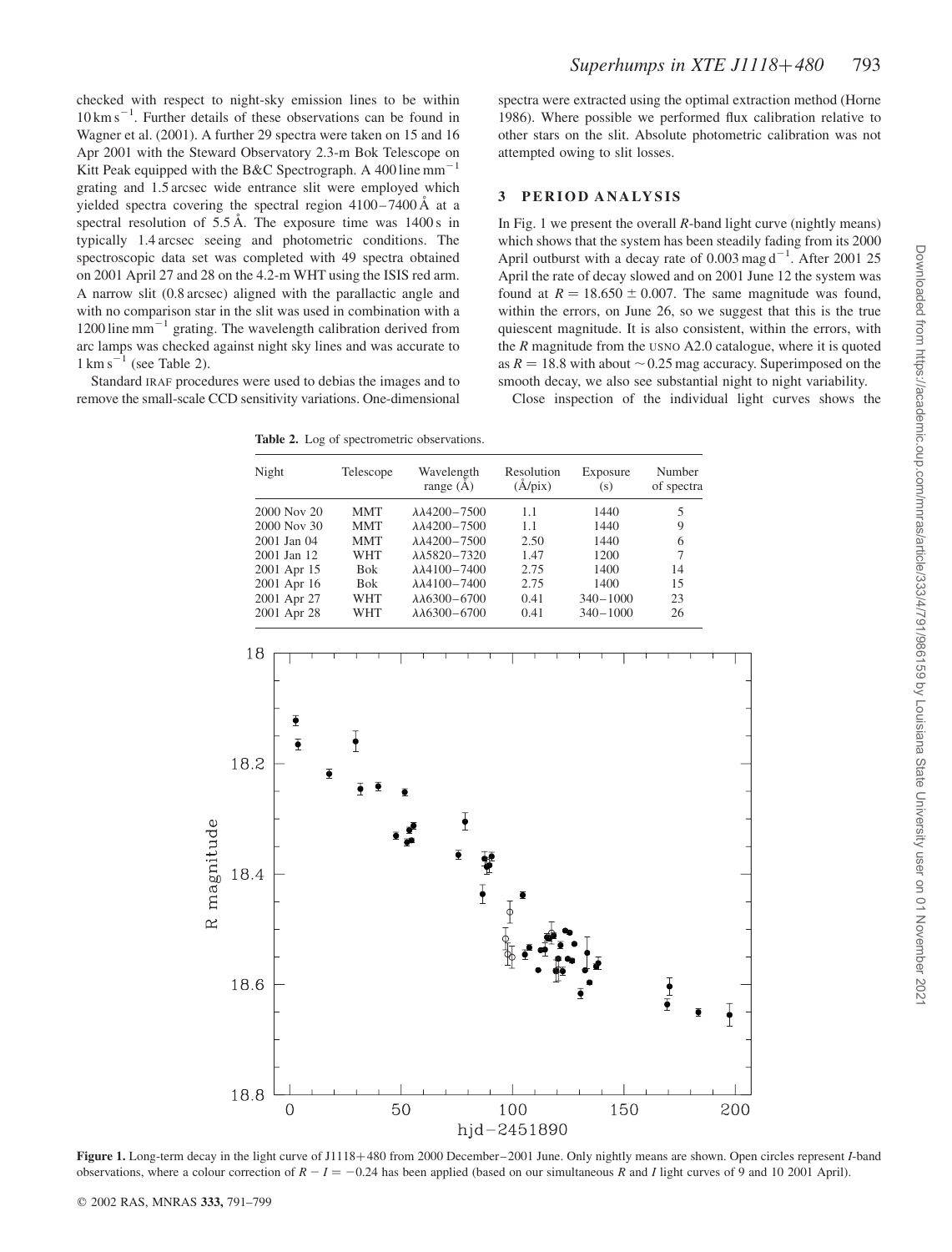dominant ellipsoidal modulation of the companion star and a distortion wave which progressively moves across the orbital light curve. The distortion wave produces dramatic changes in the symmetry and minima in the light curves (see Fig. 4). As the distortion wave is most probably non-sinusoidal in nature we employed the PDM algorithm to separate and analyse the different periodicities present in the data.

We detrended the long-term variations by subtracting the nightly means from the individual light curves. This removed the lowfrequency peaks from our PDM spectrum in the top panel of Fig. 2 (computed in the frequency range 3 to  $30 \text{ cycle d}^{-1}$  with a resolution of  $4 \times 10^{-3}$  cycle d<sup>-1</sup> and with 25 phase bins). The deepest minima are found at 5.885 cycle  $d^{-1}$  and 11.769 cycle  $d^{-1}$ which correspond to the orbital period (i.e.  $P = 0.169936 d$ ) and the first harmonic respectively. A two-component Fourier series (with  $P_2 = 2 \times P_1$ ; a first-order approximation to the ellipsoidal modulation of the secondary star) was fitted to the detrended light curve. The fit yielded  $P_{\text{orb}} = P_1 = 0.169937(1)$ d and  $T_0 =$ 2452022.5122(4), where  $T_0$  corresponds to inferior conjunction of the companion star.

The bottom panel in Fig. 2 shows the PDM spectrum after subtracting these two Fourier components ( $P_{\text{orb}}$  and  $P_{\text{orb}}/2$ ). A strong signal is found at  $f = 5.865$  cycle d<sup>-1</sup> and its harmonics. The fundamental frequency corresponds to  $0.17049(1)$  d,  $0.3$  per cent longer than the orbital period. Note that this period is comparable to periodicities reported during outburst (Uemura et al. 2000b) and hence we interpret it as the superhump period caused by a precessing eccentric disc. We note this is the first secure evidence of superhumps near quiescence in an SXT.

The light curve of the superhump was obtained through the following procedure: first we detrended the overall ellipsoidal light curve by subtracting the nightly mean magnitudes and then phase– folded it into 50 phase bins. This was fitted with a simple ellipsoidal model, fixing  $i = 75^{\circ}$  and  $q = 0.04$  (see top panel in



Figure 2. Top panel: PDM spectrum of the whole photometric data base after detrending long-term variations by subtraction of the nightly means. Bottom panel: same but after subtracting the orbital and ellipsoidal ( $P_{orb}/2$ ) frequencies. The deepest minima are marked, corresponding to the superhump frequency  $(P_{sh})$  and its multiples 2f and 4f.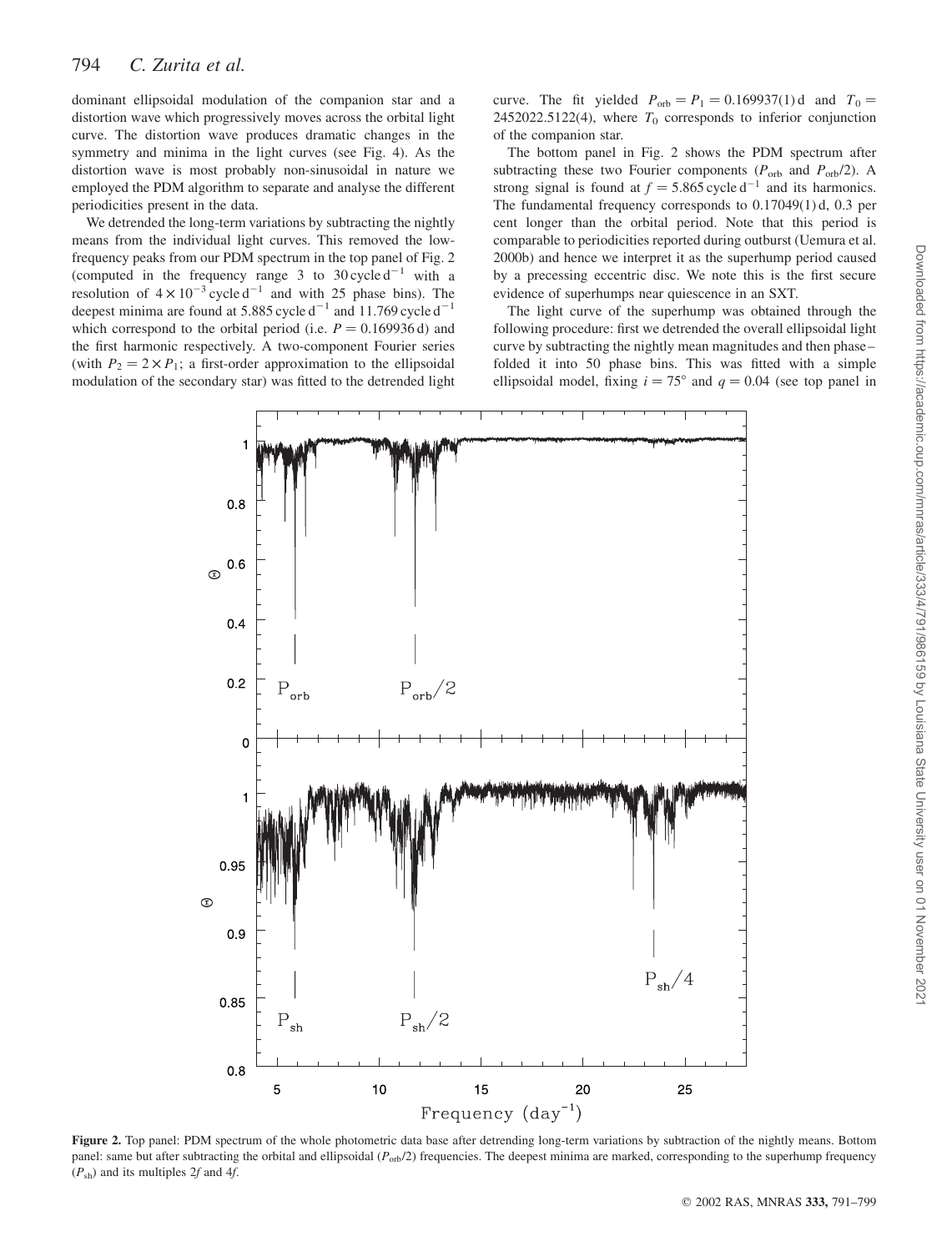

**Figure 3.** Top panel: detrended light curve folded into 50 phase bins and fitted with an ellipsoidal model (for  $i = 75^{\circ}$  and  $q = 0.04$ ). Bottom panel: Light curve of the superhump after subtracting the previous ellipsoidal model from the detrended light curve.

Fig. 3). The ellipsoidal fit was subtracted from the overall (detrended) light curve and the residuals were then folded into 50 bins using the superhump period of 0.17049 d (bottom panel of Fig. 3). The light curve is clearly non-sinusoidal, and shows a peculiar modulation which explains why the PDM spectrum contained substantial power at the first and third harmonics. The shape is clearly different from the superhumps detected in other SXTs during outburst (e.g. O'Donoghue & Charles 1996). However, we note that our data were taken when  $J1118+480$ was near true quiescence when such features are not usually visible. A clear evolution of the superhump from single humped modulation to a more complex shape had already been observed when the system started its decline.<sup>4</sup> Peculiar superhump modulations, showing several peaks and dips are often detected in cataclysmic variables (CVs) and their origin remains unsolved

<sup>4</sup> see the light curves in http://www.kusastro.kyoto-u.ac.jp/vsnet/Xray/ xtej1118-camp.html

(e.g. V603 Aql, Patterson et al. 1993; V503 Cygni, Harvey et al. 1995; H 0551-819, Patterson 1995).

Fig. 4 contains nightly light curves with superimposed model fits of a simple ellipsoidal light curve (dashed line) and a combination of ellipsoidal modulation plus superhump wave (continuous line). The superhump wave was simulated by a four term Fourier series fixing the superhump period at  $P_{\text{sh}} = 0.17049$  d. The second model is clearly a much more accurate representation of the observed light curves, with  $\chi^2_{\nu} = 1.71$  versus  $\chi^2_{\nu} = 3.08$ . If the superhump modulation is caused by tidal interactions in an elliptical precessing disc, and if the disc's radius shrank as the system faded (as is shown in Fig. 1), we expect the shape and amplitude of the superhump modulation to change and even vanish if the disc radius decreases below the stability radius.

#### 4 THE ELLIPSOIDAL MODULATION

The ellipsoidal light curve of the secondary star was phase folded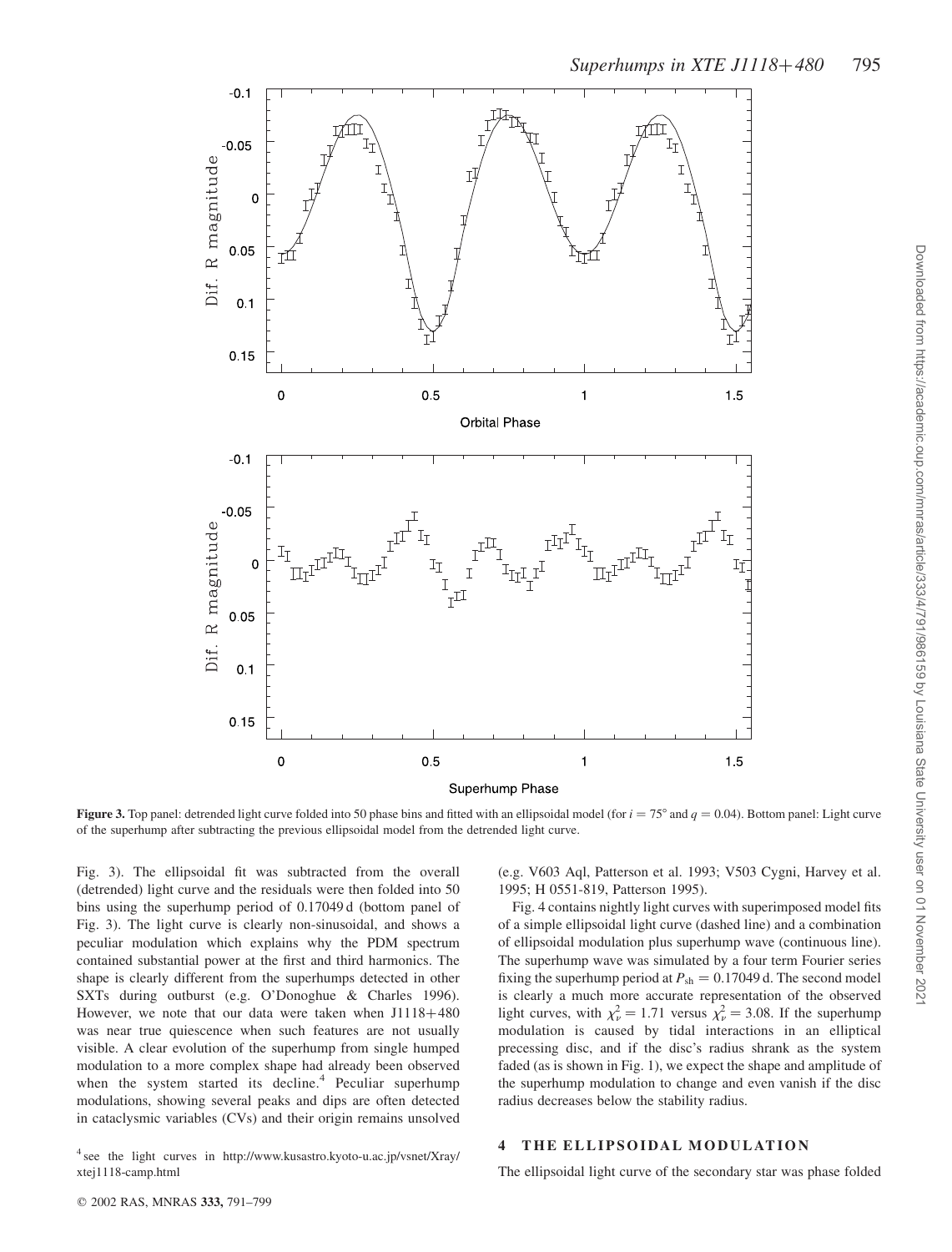## 796 C. Zurita et al.

and binned into 30 bins using our updated ephemeris (see Section 3). It can be seen from Fig. 3 that the light curve of the superhump modulation is far from simple. It is clear that this will distort the ellipsoidal light curve, rendering it difficult to interpret since the superhump modulation could introduce false features in the light curve. This makes it very difficult to interpret any parameters derived from fitting the contaminated light curve. However, we can use the observed amplitude of the modulation and an estimate for the veiling in order to place limits on the binary inclination.

The veiling for the photometric observations taken in 2001 April can be estimated by extrapolating the spectroscopic veiling observed in 2001 January (Wagner et al. 2001). J $1118+480$ decreased by 0.30 mag from 2001 January to 2001 April. If we assume that this decrease in flux is solely caused by the accretion disc light fading, then given the observed veiling in 2001 January of 67 per cent, we estimate the veiling in 2001 April to be 53 per cent. This value agrees very well with the veiling estimated from the high resolution WHT spectra taken in 2001 April;  $47 \pm 7$  per cent, obtained using the standard optimal



Figure 4. Orbital light curves for a sample of individual nights and best-fitting models. Dashed line: ellipsoidal model. Continuous line: ellipsoidal model plus superhump wave.



Figure 5. From top to bottom: H $\alpha$  centroids (filled circles) and double Gaussian peaks (triangles) together with sinusoidal fits of  $P = 26$  d (dashed line) and  $P = 52$  d (solid line); mean equivalent width per night with the best linear fit and FWHM of individual spectra.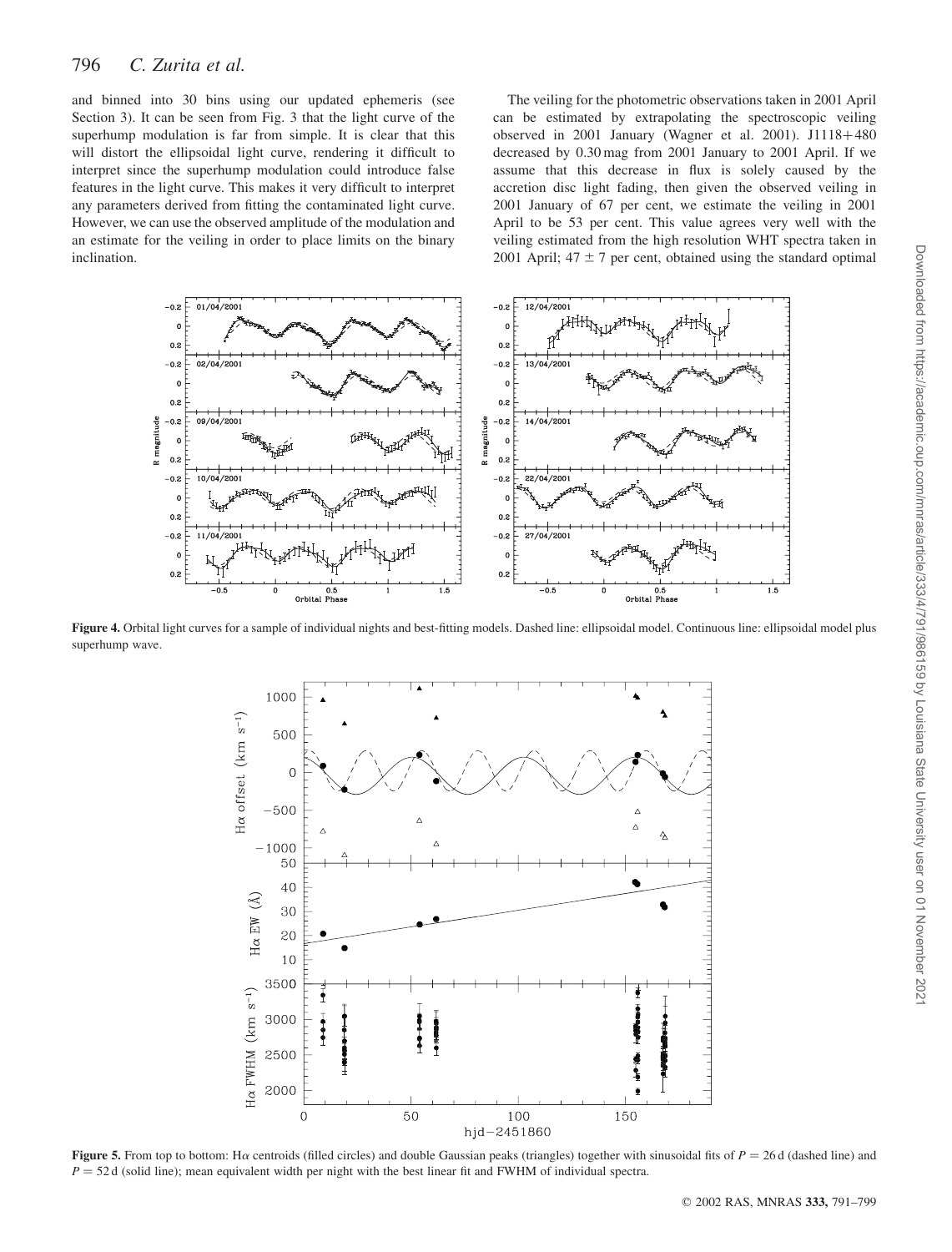

Figure 6. Averaged H $\alpha$  profiles and three-component fit for each night normalized by the equivalent width, where the positions of the peaks and the centroids have been marked. We have computed the phases for the precessing disc using a precession period of 52 d and an arbitrary phase 0.0.

subtraction technique (Marsh, Robinson & Wood 1994) for K5– M4 type template stars.

The large amplitude of the observed modulation strongly suggests that the inclination angle is high, but the lack of eclipse features at phase 0.0 requires  $i \leq 82^{\circ}$  (also note that no X-ray eclipses were seen during outburst). The difference between the two minima at phase 0.0 and phase 0.5 in the observed light curve is 0.076 mag. However, we have already noted that the observed light is heavily veiled  $(47 \pm 7$  per cent) and so the true amplitude is in the range  $0.127 - 0.165$  mag. We have computed the secondary star's ellipsoidal modulation assuming a K7 V secondary star  $(\bar{T}_{\text{eff}} = 4250 \text{ K}$  and  $\log \bar{g} = 5.0$ ; Wagner et al. 2001) and  $q = 0.037$  (Orosz 2001) using an irradiated X-ray binary model (for details see Shahbaz, in preparation). By comparing the corrected amplitude with the calculated, we estimate an inclination angle in the range  $71-84^\circ$ . Combined with the lack of eclipses this suggests that  $i$  lies in the range  $71-82^{\circ}$ .

For more accurate results we would need to model the light curves free from the superhump modulation. However, deconvolving the two modulations is very difficult because in order to do so we have to be confident we have determined the 'clean' ellipsoidal light curve. This is only possible once we are sure that the system is completely in quiescence at which time we expect the amplitude of the superhump to be reduced.



Figure 7. Upper panels: observed trailed spectra. Lower panels: averaged Ha profiles and three-component fit for each night normalized by the equivalent width.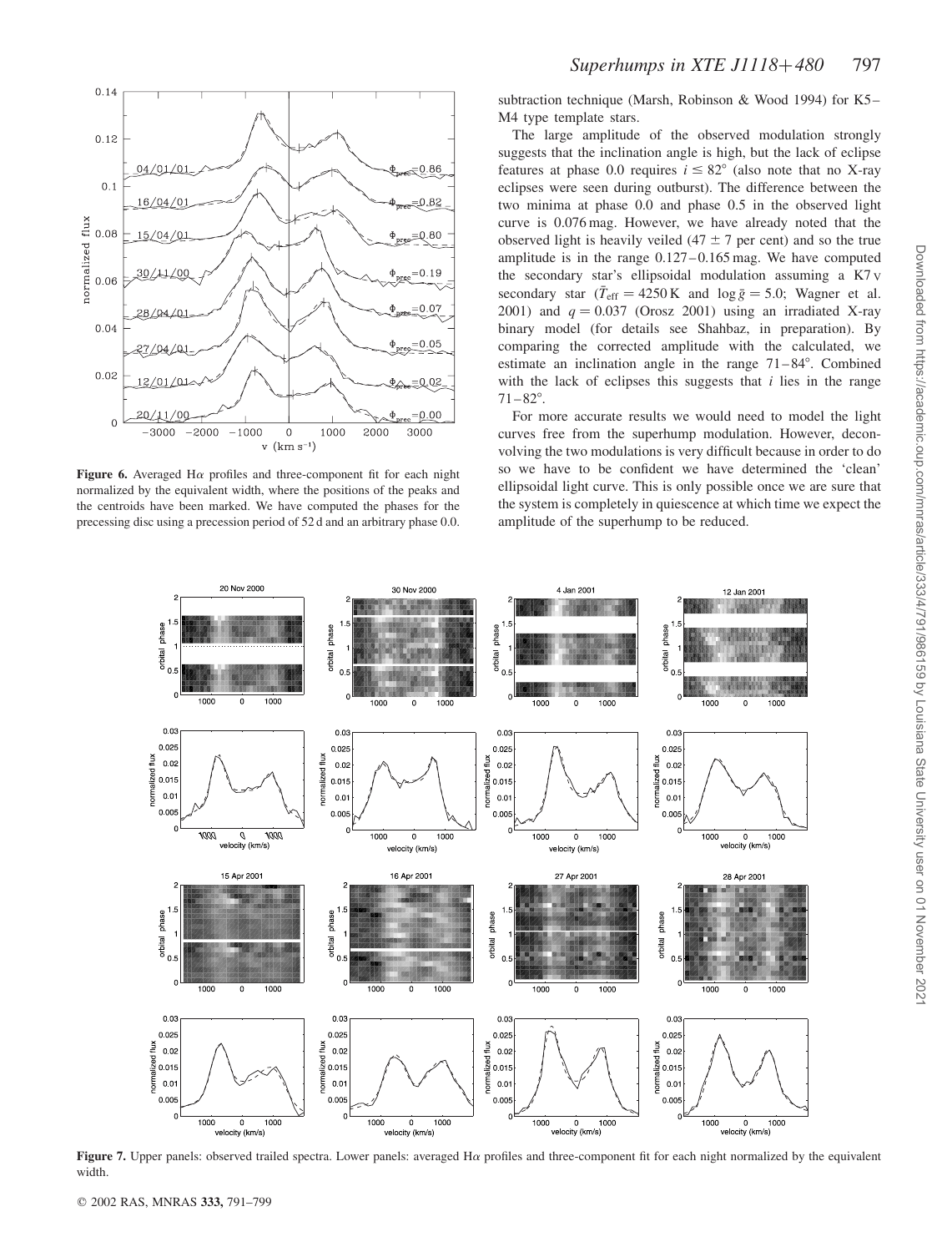#### $5$  H $\alpha$  VARIABILITY

Our spectra are dominated by strong double-peaked  $H\alpha$  emission which exhibits significant time variability both in velocity and width. Some nights, for instance, the  $H\alpha$  centroid and FWHM are modulated with the orbital period whereas other nights are consistent with a double sine-wave modulation. In addition, the FWHM and line centroid is seen to vary by a few hundred  $km s^{-1}$ from night to night. Although near quiescence, the accretion disc still contributes significantly to the observed optical emission and we see a 0.5 mag fading in the course of our campaign. This is well depicted by the equivalent width evolution of the  $H\alpha$  emission line, which shows a continuous rise of  $\sim 0.14 \text{ Å d}^{-1}$  owing to the continuum decay (Fig. 5). We also note that the  $H\alpha$  line moves dramatically from night to night as is shown in Fig. 6 and Fig. 7. Here a three-component Gaussian fit to the nightly averaged profiles was performed, consisting of a broad base and two narrow peaks. The line is clearly asymmetric with the blue peak persistently stronger than the red one. We have computed the position of narrow peaks and the line centroids given by our fits to the averaged profiles, to measure the real line velocity change and not the flux weighted centroids. The line centroids move from night to night with variations of  $\sim$  500 km s<sup>-1</sup> amplitude. If the nightly drifts of the emission lines are caused by an eccentric disc projecting different amounts of its area at different precessing phases, we would expect the variation is modulated with a half of the precession period ( $\sim$  26 d). The line centroids are consistent with this period with minimum  $\chi^2$  (showing in Fig. 5, top panel), although we note that our spectroscopic sample is not sufficient to rule out a 52-d period (also shown in Fig. 5).

#### 6 DISCUSSION

This paper presents evidence for an eccentric precessing disc in J1118þ480 during 2000 December–2001 June. Although persistent superhumps have been detected in several extreme mass ratio CVs (i.e. Skillman & Patterson 1993) and there is some evidence for a superhump in the SXT A0620-00 during quiescence (Haswell 1996), this is, to our knowledge, the most extensive study of a precessing disc in SXTs near quiescence. Our light curve shows the fingerprint of a distorting superhump modulation with  $P_{\rm sh} = 0.17049(1)$ d superimposed on the classical ellipsoidal modulation of the secondary star. A superhump modulation with  $P_{\rm sh} = 0.17078(4)$  d was already detected in 2000 April, when the system was at the peak of its outburst (Uemura et al. 2000b). This implies a superhump period change of  $\dot{P} \approx -10^{-6}$  which is slower than but comparable to typical values in SU UMa stars (Warner 1985). Since the superhump is the beat frequency between the orbital and disc precession frequency, the disc precession period is, therefore, given by  $P_{\text{prec}} = (P_{\text{orb}}^{-1} - P_{\text{sh}}^{-1})^{-1} \approx 52 \text{ d.}$ 

The superhump period contains information on the mass ratio  $q$ . We can use the relation of Mineshige, Hirose & Osaki 1992 (hereafter M92) to estimate the mass ratio:

$$
\Delta P = \frac{P_{\rm sh} - P_{\rm orb}}{P_{\rm orb}} \simeq \frac{q}{4\sqrt{1+q}} \eta^{3/2},\tag{1}
$$

where  $\Delta P$  is the period excess and  $\eta$  is the disc radius in terms of the critical disc radius for the 3:1 resonance. If we take  $P_{sh} =$  $0.17078(4)$  d (Uemura et al. 2000b) as the true superhump period at outburst peak and the empirical value  $\eta \simeq 0.8$  (see M92), we find  $q \approx 0.028$ . A similar result is obtained using Patterson's (2001)



Figure 8. Relation between  $\Delta P = (P_{sh} - P_{orb})/P_{orb}$  and the mass ratio  $q = M_2/M_1$  for SU UMa stars (filled circles) and SXTs (open circles). The open square marks the dipping-bursting X-ray binary V1405 Aqr. The solid line shows the relation given by Patterson (2001) and the dashed line the relation by Osaki (1985) for  $\eta = 0.8$ . The vertical line marks the  $q \le 0.025$  limit for which the 2:1 resonance would be the dominant tidal instability. The systems plotted are: WZ Sge, OY Car, Z Cha, IY UMa, HT Cas, DV UMa, V2051 Oph, UU Aqr and V1405 Aqr (see Patterson 2001 and references therein); SW UMa, T Leo, V436 Cen, VW Hyi, WX Hyi and TU Men (see Molnar & Kobulnicky 1991 and references therein) and VY Aqr (see Thorstensen & Taylor 1997).